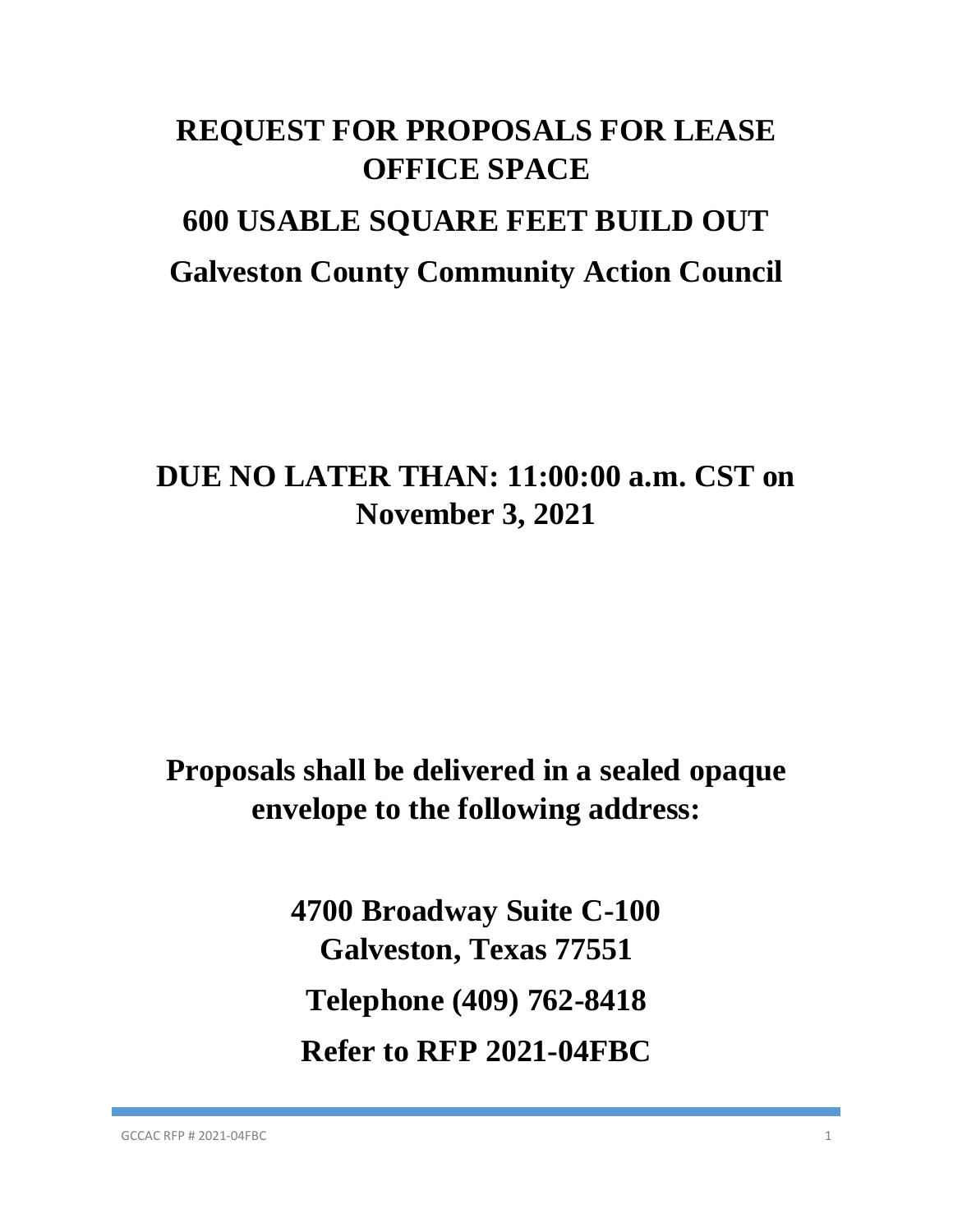### **I. ADVERTISEMENT**

Galveston County Community Action Council (GCCAC) is soliciting proposals to lease 600 usable square feet of Office Space in Fort Bend County, Texas. Interested parties should contact Robert Quintero at 409-765-7878 or email [robert.quintero@gccac.org](mailto:robert.quintero@gccac.org) for leasing information. Deadline for Receipt of Proposals is February 1, 2019 at 11:00:00 a.m. CST.

#### **II. TERMS AND CONDITIONS**

#### **A. SCHEDULE**

The schedule and dates below are subject to change. The dates below are intended to provide all Proposers an estimated time frame for Receipt of Proposals and the selection process.

| <b>First Advertisement:</b>                          | October 16, 2021  |
|------------------------------------------------------|-------------------|
| Deadline for Receipt of Proposals:                   | November 2, 2021  |
| <b>Review of Proposals and Property Assessments:</b> | November 3, 2021  |
| <b>Final Selection:</b>                              | November 4, 2021  |
| Lease Presented to GCCAC Board for Approval:         | November 30, 2021 |
| Deadline for Building Occupancy:                     | December 1, 2021  |

#### **B. CLARIFICATIONS**

All requests for additional information related to this RFP shall be directed in writing to:

Robert Quintero, 4700 Broadway-Galveston, Texas 77551/ 409-762-8418

For E-Mails, please input "Lease RFP" in the subject line. Should a Proposer find discrepancies in, or omissions from, the Proposal Package, or be in doubt as to its meaning, the Proposer should immediately notify Robert Quintero in writing for clarification.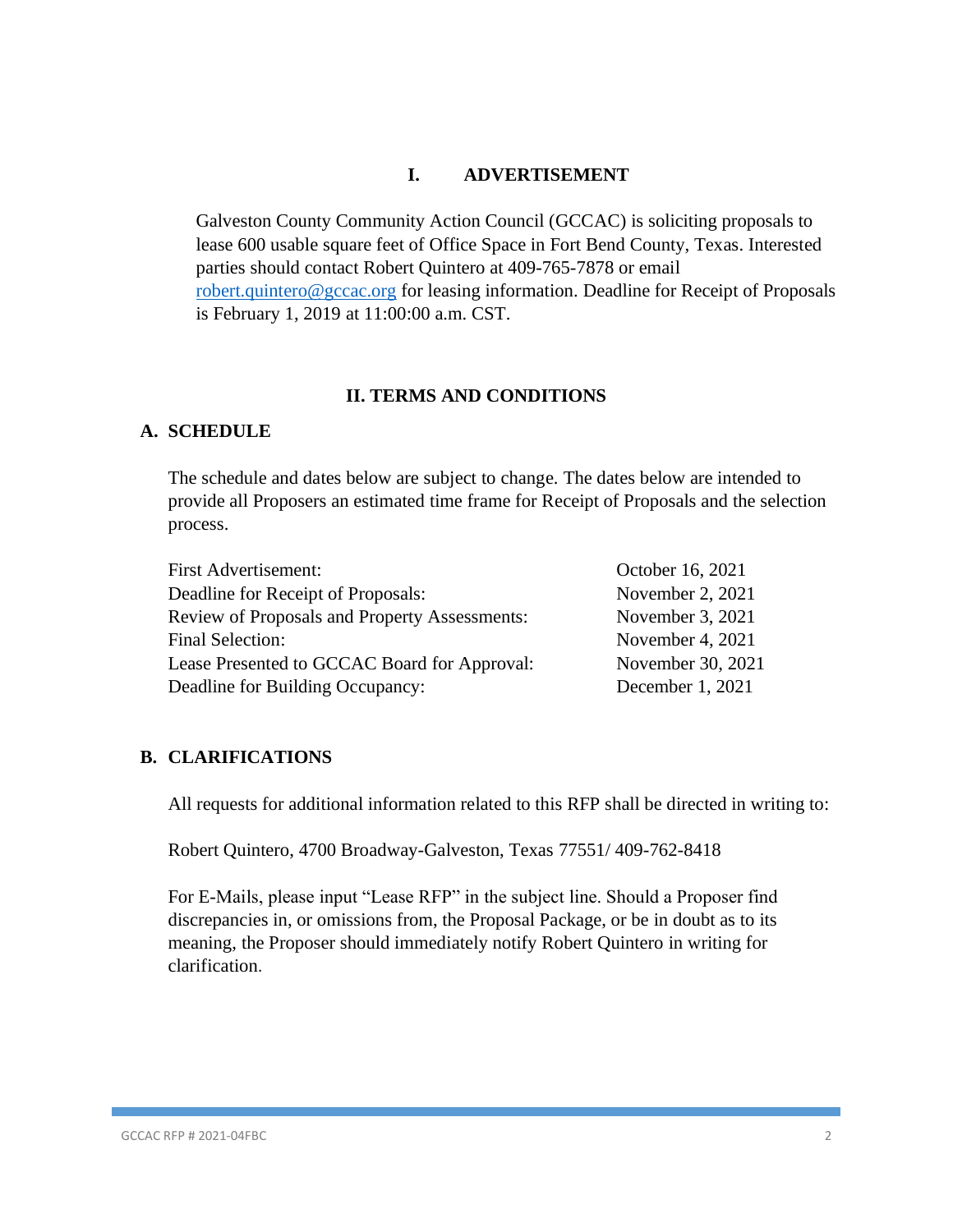## **C. DISQUALIFICATION AND REJECTIONS**

GCCAC reserves the right to reject any and all Proposals. Reasons for rejecting a Proposal include, but are not limited to:

a. The Proposal is not submitted at or by the specified time

b. Failure to meet the minimum, mandatory requirements in this RFP

c. The Proposal is incomplete or contains irregularities, which make the Proposal indefinite or ambiguous

d. The Proposal is not signed by the Owner or authorized Agent

e. The Proposal contains false or misleading information

f. The Proposal ultimately fails to meet the announced requirements of GCCAC in some material aspect

g. The Proposal price is clearly unreasonable

#### **D. ADDENDA**

Any addenda to the Proposal Package issued before the time of Receipt of Proposals shall be included in the Proposal Package and become a part of the Lease contract. The Official Proposal Form will be modified with space to indicate the receipt of all Addenda; OR, the Proposer may elect to print each Addendum, sign and date, and submit the signed and dated Addenda with the Proposal. Failure to acknowledge all Addenda may render the Proposal non-responsive, if it is determined that the Addenda had a material impact on the building requirements, price or time frame for building occupancy. An example of an Addendum which would not impact building requirements, price or the time frame for building occupancy would be a correction to a phone number.

#### **E. SUBMITTAL**

Proposals must be delivered to the address indicated in the Advertisement and in this RFP. A minimum of (3) copies of the Proposal shall be submitted in a sealed, opaque envelope. Proposals submitted by E-Mail, Fax, or any other method than that identified here will not be accepted. The following is an example of the envelope itself and how it should be addressed and labeled on the outside of the envelope: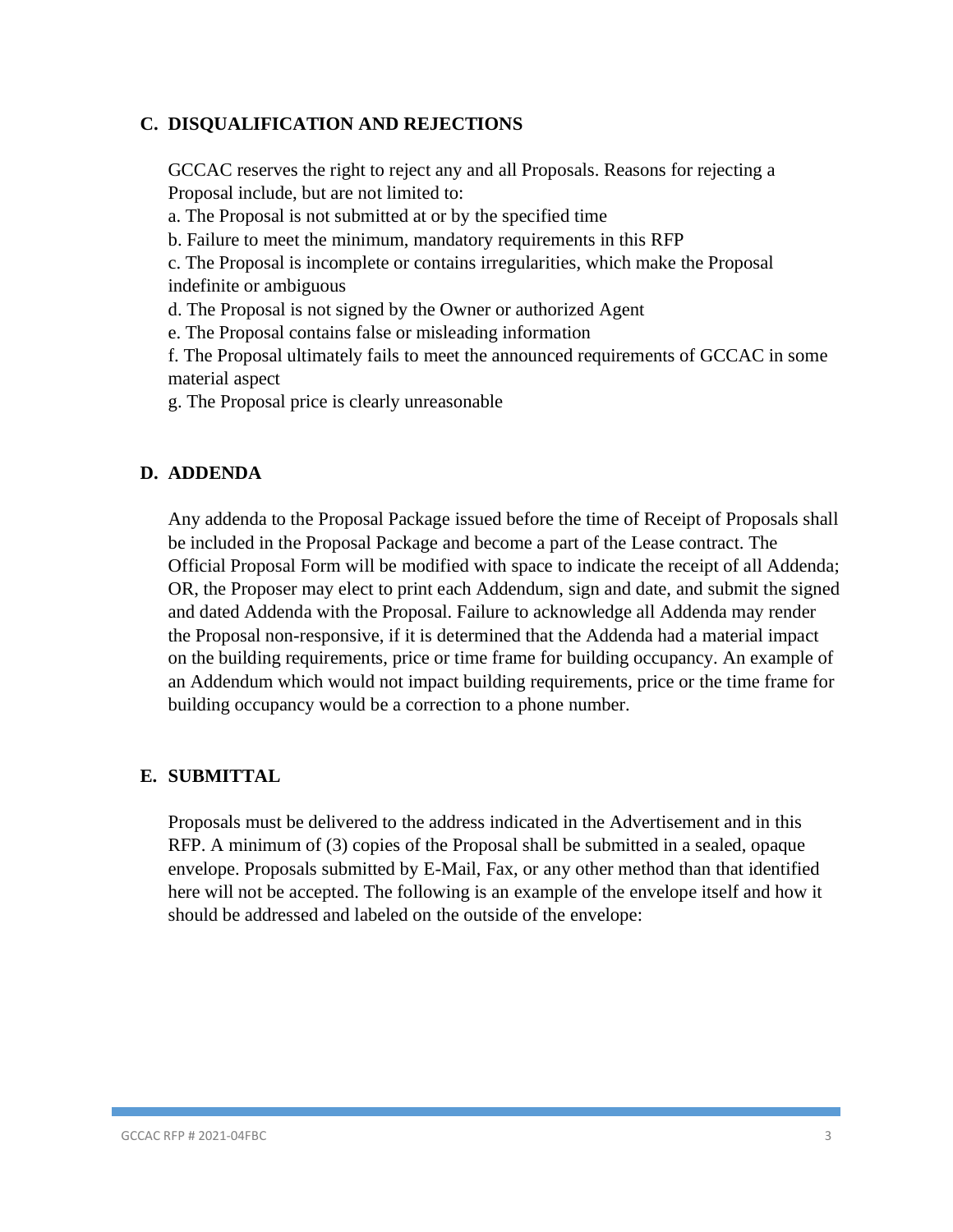

## **NOTE: Please be sure to label the bottom left-hand corner of the envelope as "Proposal for Lease." Without this on the outside of the envelope, the Proposer risks the envelope being mistakenly opened with other mail.**

## **F. WITHDRAWAL OF PROPOSAL**

Any Proposer will be allowed to withdraw his or her Proposal prior to the Deadline for Receipt of Proposals. Should a Proposer wish to withdraw his or her Proposal once it has been submitted, the Proposer shall send a notice to GCCAC / Institution, IN WRITING, requesting that the Proposal be withdrawn and the justification of an error or omission in the proposal.

## **G. RECEIPT OF PROPOSALS**

Proposals shall be opened publicly.

## **H. AWARD**

Award, if any, shall be made to the responsible Proposer whose Proposal is determined to be the most advantageous to GCCAC, taking into consideration price and compliance with the requirements and preferences in this RFP.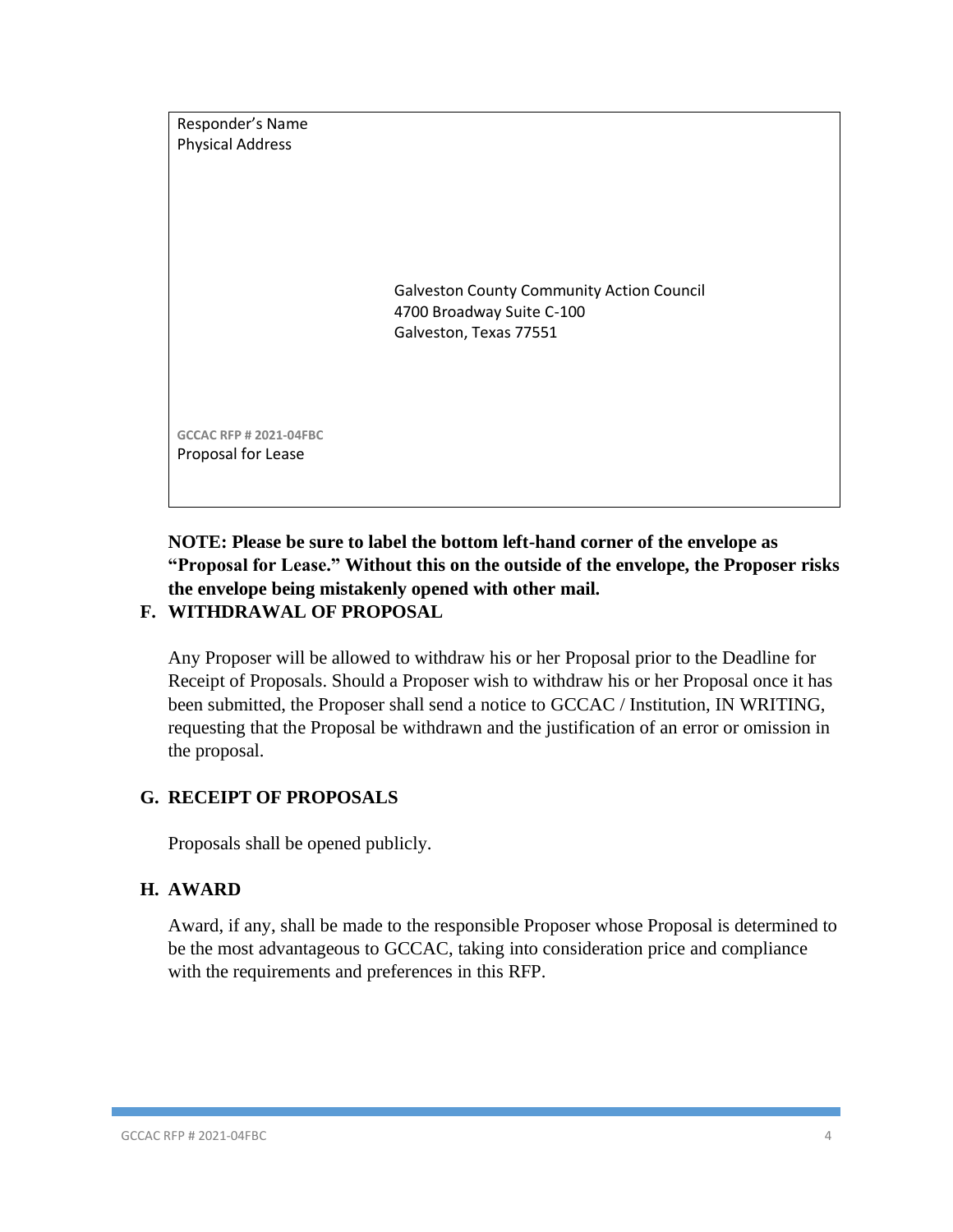## **I. LEASE CONTRACT**

The Lease Agreement shall be in the form of a Standard Lease Agreement, found in this RFP.

### **J. SHORT-LIST SELECTION AND BEST AND FINAL OFFER**

GCCAC reserves the right to do a short-list of the top-scoring proposals submitted. Should GCCAC elect to perform a short-list selection, followed by Best and Final Offers, no more than three (3) proposals will be selected for the short-list. Should the GCCAC choose NOT to perform a short-list selection, selection will be made based on the original Proposals submitted.

## **III. MINIMUM MANDATORY REQUIREMENTS**

Total Net Usable Square Feet: 600 Square Feet

Preferred Term of Lease: 3 Years or until funding is ended

Type of Space Requested (Office Function):

1 Office

Small Reception Area

File/Copying Area

#### **III. SPACE REQUIREMENTS**:

- 1 office @ 400 Square Feet each
- Reception Area 150 Square Feet
- File/Copying Area 50 Square Feet

## **IV. ADDITIONAL REQUIREMENTS**

#### **Restrooms:**

| 1 Number of Male Restrooms:   | Common Area |
|-------------------------------|-------------|
| 1 Number of Female Restrooms: | Common Area |
| 1 Number of Unisex Restrooms: | Common Area |

**The Numbers of Restrooms listed above are the minimum number. All restrooms shall meet ADA requirements and the number of stalls, urinals, sinks, etc. shall meet the minimum requirements of the Plumbing Code of the International Code Council (ICC).**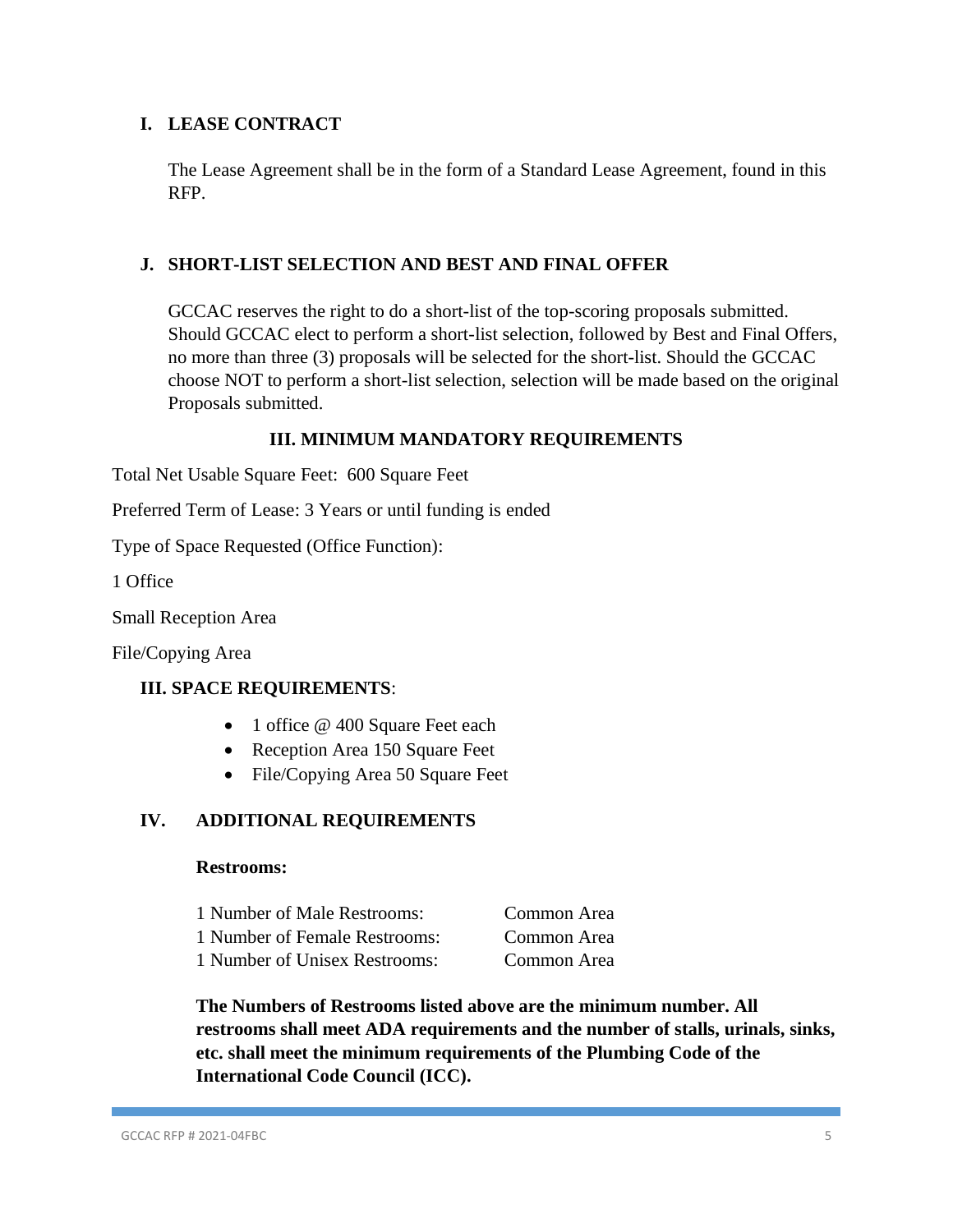#### **Parking**:

| <b>Number of Parking Spaces Required:</b> |  |
|-------------------------------------------|--|
| Number of Parking Spaces on Site:         |  |

**Parking must be ADA-compliant. Based on the numbers of parking spaces, all Parking Spaces may be required to be located on site. Parking areas are to be lighted and compliant with ICC Standards for lighting requirements.**

#### **IT / Network Infrastructure**:

The leased premises shall have fiber to the building, with a minimum of CAT 5 cabling. All offices, cubicles, conference rooms, and meeting rooms shall be wired for data services.

### V. **OPERATIONAL COSTS**:

For the purposes of this Request for Proposals, this shall be a Gross Lease. The following operational costs shall be borne by the party indicated below. In all instances, Lessor is required to pay and provide all Taxes, Insurance Premiums, Sewer, Trash, and Landscaping for the building/facility.

|                            | Lessor | Lessee | No Preference |
|----------------------------|--------|--------|---------------|
| <b>Taxes</b>               | X      |        |               |
| Insurance                  | X      |        |               |
| Electricity                | X      |        |               |
| <b>Gas Water</b>           | X      |        |               |
| Phone / Internet           |        | X      |               |
| Sewer                      | X      |        |               |
| Trash                      | X      |        |               |
| <b>Janitorial Services</b> | X      |        |               |
| <b>Janitorial Supplies</b> | X      |        |               |
| Security                   | X      |        |               |
| Landscaping                | X      |        |               |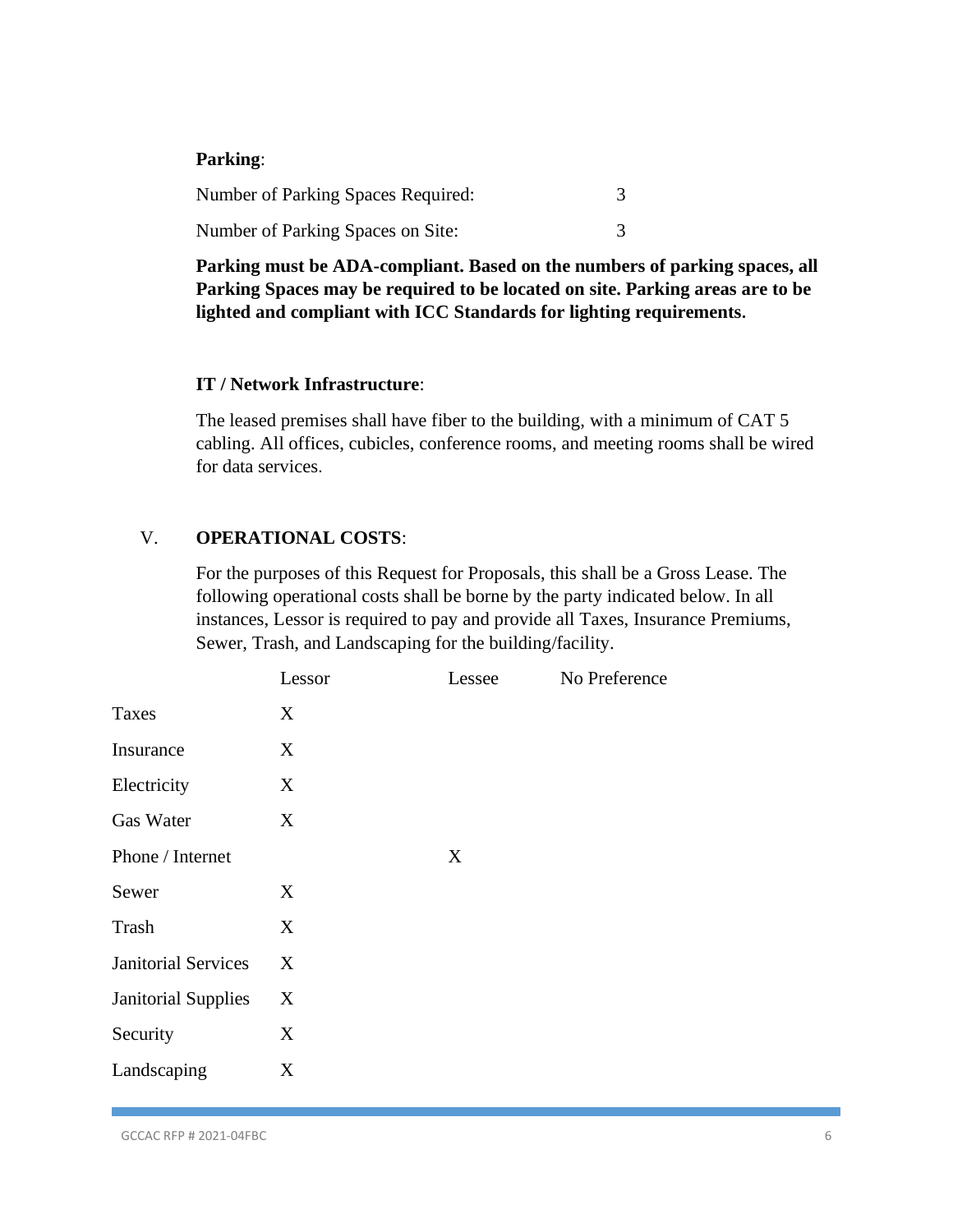## **SPACE REQUIREMENTS**

The Proposer should ensure that all space requirements, as outlined in these Specifications, are met. GCCAC will allow variances in square footage to a reasonable extent. For instance, if the specifications require one 150-square foot office and the Proposer has an existing office of 140 square feet, GCCAC will allow the deviation in this instance, because the cost of relocating walls and lines for an additional 10 square feet would be cost-prohibitive. However, Proposers should ensure that space measurements are as close to the requirements spaces listed herein as much as possible. All private offices should be hard-walled. This proposal provides the total number of Net Usable Square Feet as required by GCCAC. For the purposes of this RFP, Net Usable Square Feet shall exclude:

- Corridors
- Bathrooms
- Stairwells
- Elevator shafts
- Shafts and Ducts
- Janitorial, Electrical, or Mechanical Closets
- Areas for A/C and Heating Systems

In the event that the Building is a multi-tenant building, the Proposer shall identify all Common Area and the prorated share of such space for GCCAC.

Proposers should identify not only the Net Usable Square Feet offered for lease, but the **TOTAL RENTABLE SQUARE FEET** for which GCCAC will be billed. Rental amounts and payments will be evaluated based on this number.

## **PROPERTY TYPE**

GCCAC reserves the right to give preference to specific properties depending on the type of space requested and its original/intended use. Spaces converted from one function to another will be considered, but GCCAC reserves the right to provide preference to those facilities in which the original design purpose meets the intended use of GCCAC. For example, buildings converted from Warehouse space into Office space will be considered, but preference will be given to those facilities originally designed and constructed as Office space.

It is common for a building to have multiple uses and functions, and to be designed for such. In this event, GCCAC will classify the building's type based upon the majority of square footage. For instance, a building that is 75% warehouse space and 25% office space will, for the purposes of this Proposal, be considered a Warehouse.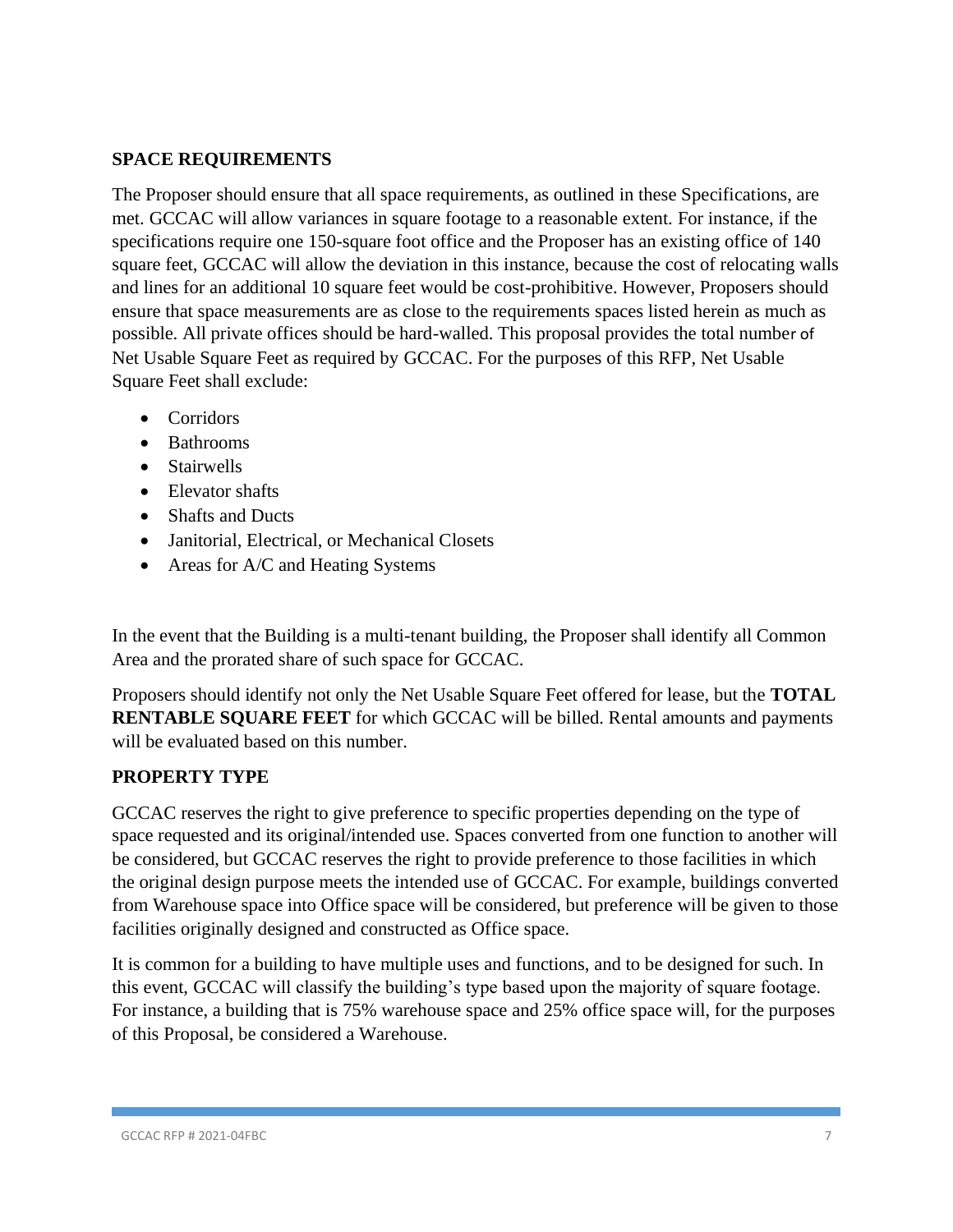## **PROPERTY CONDITION**

It is the responsibility of the Proposer (or Lessor) to ensure that the property is maintained in a reasonable working and operable condition. As such, the Proposer should ensure that the property has operation and maintenance schedules in place for all items related to the building and equipment as appropriate. If awarded a Lease Agreement, the Proposer may be required to provide copies of any operations and maintenance schedules and contracts in place. Below are some schedule items that must be met:

• ADA Compliance: Proposer is to ensure that the building is ADA compliant in all aspects. In the event the building is not ADA-compliant, the Proposer will be required to make the necessary modifications to ensure the building is ADA-compliant prior to occupancy. Proposers should follow all Federal and State regulations for ADA compliance to ensure all requirements are met.

- Electrical and Lighting: The lighting and electrical system for the building and parking areas must meet all ICC (International Code Council) Standards, Policies, and Procedures related to such.
- Carpet: At the inception of the Lease Agreement, carpet should be no more than four (4) years old. If carpet is more than four (4) years old, the Proposer must provide new carpet for the leased space. The minimum standard for carpet should be nylon, 26 oz. weight, Broadloom. Carpet tile is preferred, but Broadloom is acceptable. Should Broadloom be used, replacement of any carpet shall be performed after working hours, and Lessor will be responsible for moving all furniture and equipment, and then moving furniture and equipment back in the appropriate space once carpeting is complete. Damage caused to furniture and/or equipment caused by relocation shall be the responsibility of the Lessor. All carpet shall be replaced every five (5) years or sooner.
- Paint and Wall Coverings: All walls must be painted or papered, as appropriate, every four (4) years or sooner. If walls have not been painted or papered within four (4) years prior to the start date of the Lease Agreement, Lessor shall paint and/or paper walls prior to occupancy.
- Maintenance Schedules: Lessor should have in place, at the inception of any Lease Agreement or Renewal Lease, sufficient maintenance schedules for the following items and equipment for the building:
	- o Roof
	- o Mechanical System
	- o Electrical System
- Lessor may be called upon to provide copies of any preventative, or scheduled, maintenance contracts to ensure that all equipment and systems in the building are being maintained. Lessor will ensure that, in as much as reasonably possible, all scheduled maintenance to the building and building systems will be performed on weekends or outside of normal business hours.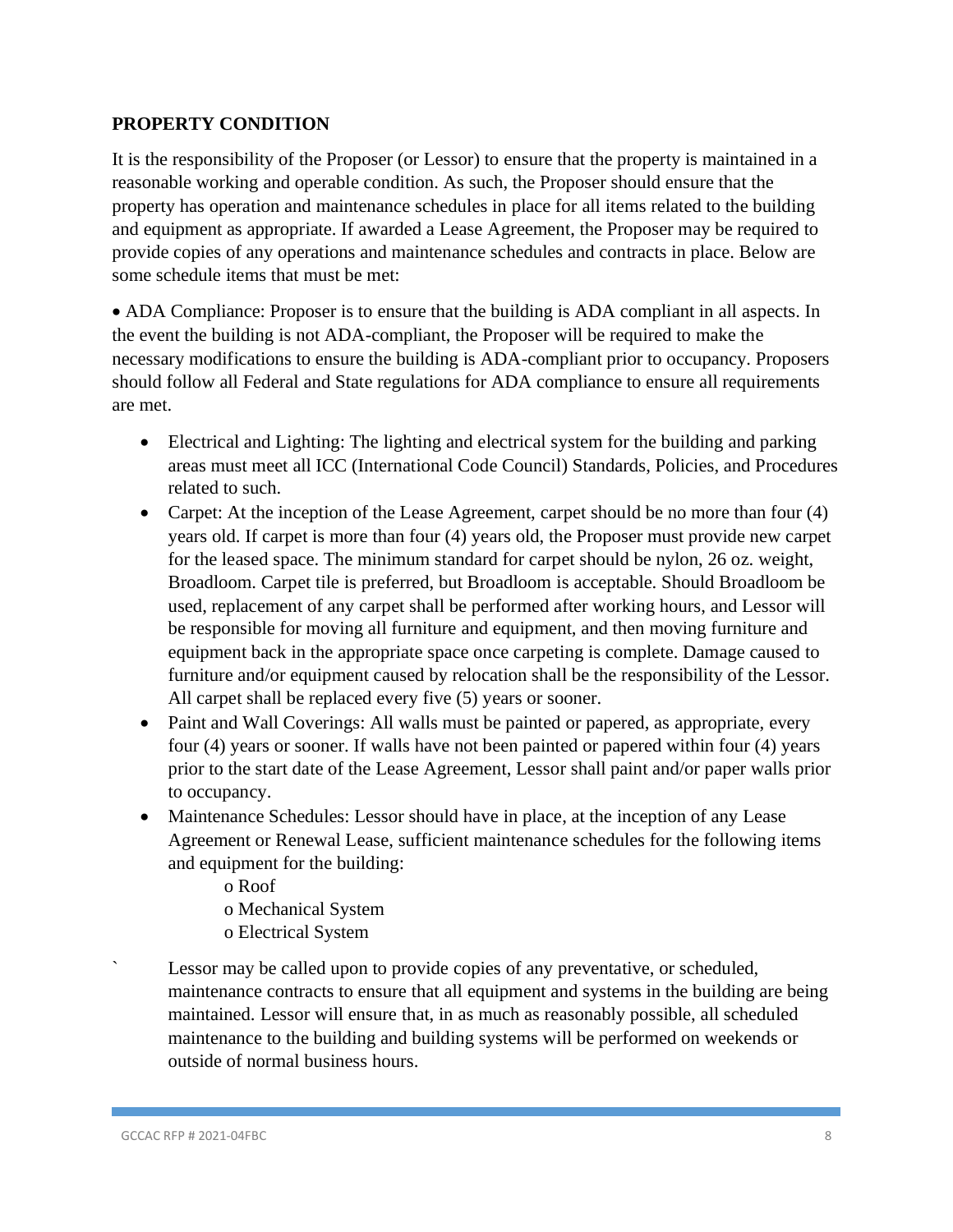• Parking: Parking area should be maintained in a state of good repair and must meet ADA requirements. Parking area should be clearly striped, and parking spaces designated as appropriate (handicap spaces, space numbers, etc.). Routine checks and maintenance should be performed to the parking structure or surface to ensure longevity and long-term use of the parking surface. In the event of standing water, protruding rebar or rods, large cracks, or uneven surfaces on the parking surface, Lessor may be called upon to correct such areas as needed.

## **FURNITURE AND EQUIPMENT**

In the event that the Proposer is required to provide certain furniture or equipment as part of the Lease Agreement, those items will be clearly identified in the specifications listed herein. Otherwise, all furniture and equipment associated with the function and operation of the GCCAC will be the responsibility of the GCCAC, and the Proposer will not be responsible for providing those items as part of the Lease.

## **OPERATIONAL COSTS**

For the purposes of this Lease, the Lessor shall be responsible for all operating costs of the building, with the exception of Phone/Internet. Lessor will be responsible for all other costs associated with the property, including but not limited to Utilities, Janitorial, Taxes, Insurance, and Maintenance Contracts.

#### **IT / NETWORK**

All IT / Network costs for this RFP shall be in accordance with the IT/Network requirements stated above. Proposers shall ensure that the property does, or will prior to occupancy, meet the IT/Network requirements and needs specified.

## **FIRE PROTECTION**:

Lessor understands that all buildings and facilities shall meet all Local Fire Codes for the City/County in which the property is located.

#### **VI. INSTRUCTIONS TO PROPOSERS**

- 1. **Occupancy**: The proposed space shall be complete and ready for occupancy no later than 30 days following execution of the Lease Agreement. Should the space be ready for occupancy prior to this date, GCCAC shall have the option to occupy the space sooner, as agreeable between the Lessor and Lessee.
- 2. **Rentable Square Feet**: Proposers are to identify the number of rentable square feet (the amount of square feet for which rent shall be paid) offered for lease. GCCAC has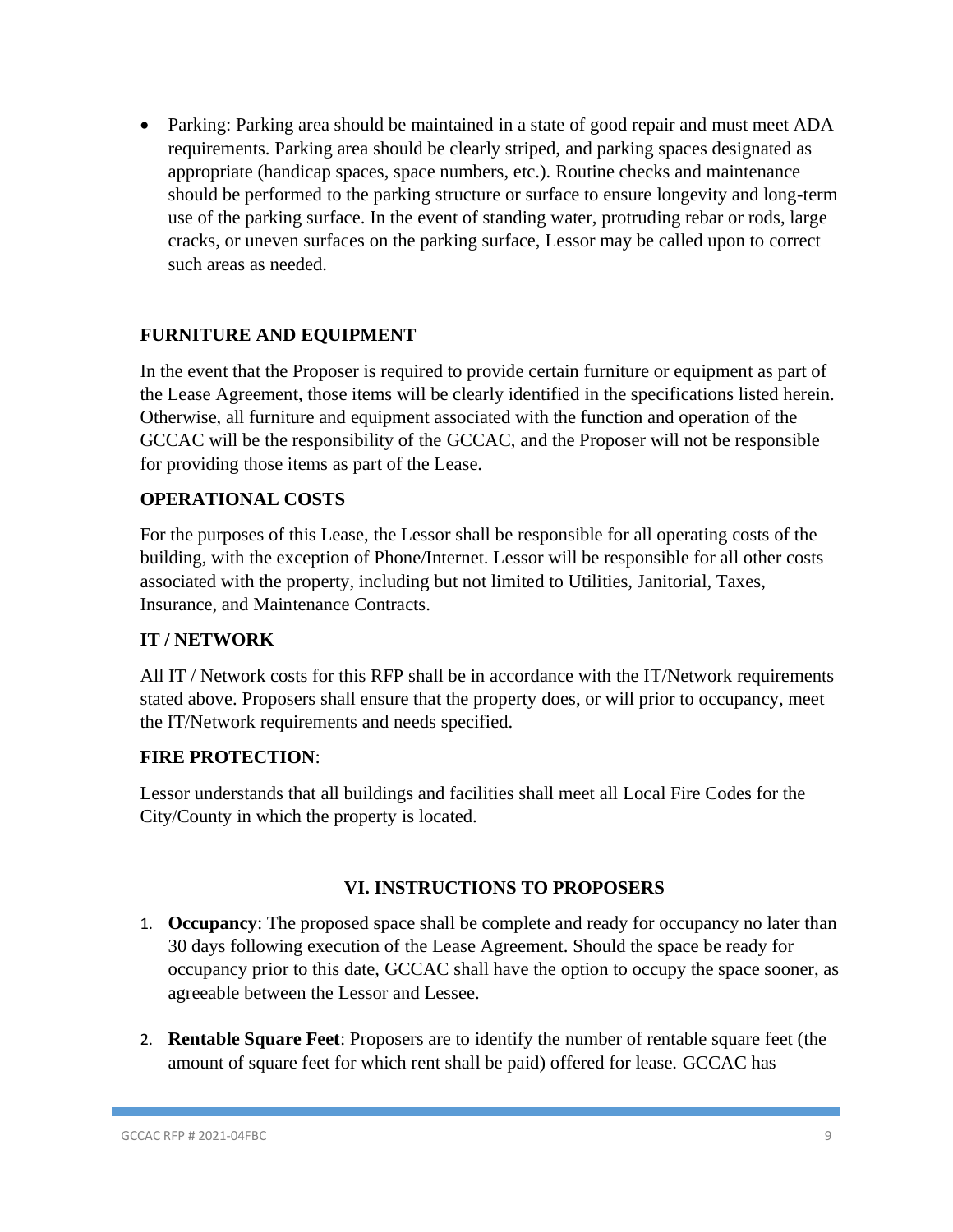identified the total amount of usable square feet needed, and each Proposer shall identify the rentable square feet offered for Lease, including common area.

3. **Security**: All Proposers shall submit, WITH THEIR PROPOSALS, any proposed security measures provided to the Lessee. This may include alarms, guards, etc.

### **VII. SCORING AND EVALUATION**

Scoring and Evaluation will be performed in two (2) Phases. For the first (1st) Phase, all Proposals shall be evaluated as follows:

| <b>GRADING AND SCORE CRITERIA</b> |                    |                        |                       |
|-----------------------------------|--------------------|------------------------|-----------------------|
| Category                          | <b>Max. Points</b> | <b>Points Received</b> | Formula if applicable |
|                                   |                    |                        |                       |
| <b>Price</b>                      | 60                 |                        |                       |
| <b>Parking</b>                    | 15                 |                        |                       |
| <b>Security</b>                   | 20                 |                        |                       |
| <b>Amenities</b>                  |                    |                        |                       |
|                                   |                    |                        |                       |
| <b>TOTAL</b>                      | 100                |                        |                       |

**Following the initial scoring identified above, those Proposals meeting an efficient, compact, and contiguous space design will be awarded up to fifteen (15) additional points. All Proposals having efficient Ease of Access to the building and premises will be awarded up to ten (10) additional points**.

#### **VIII. CHECKLIST FOR PROPOSERS**

Each Proposer should read carefully to ensure that he or she has included all required forms and documents with the Proposal. The minimum requirements which must be included are:

- 1. Official Proposal Form, signed and dated
- 2. Photos of the Interior and Exterior of the Building
- 3. A Sketch floor plan of the proposed space
- 4. Proposed security measures, if any

#### **IX. CERTIFICATION**

#### **REGARDING DEBARMENT, SUSPENSION, INELIGIBILITY**

#### **AND VOLUNTARY EXCLUSION FOR COVERED CONTRACTS AND GRANTS**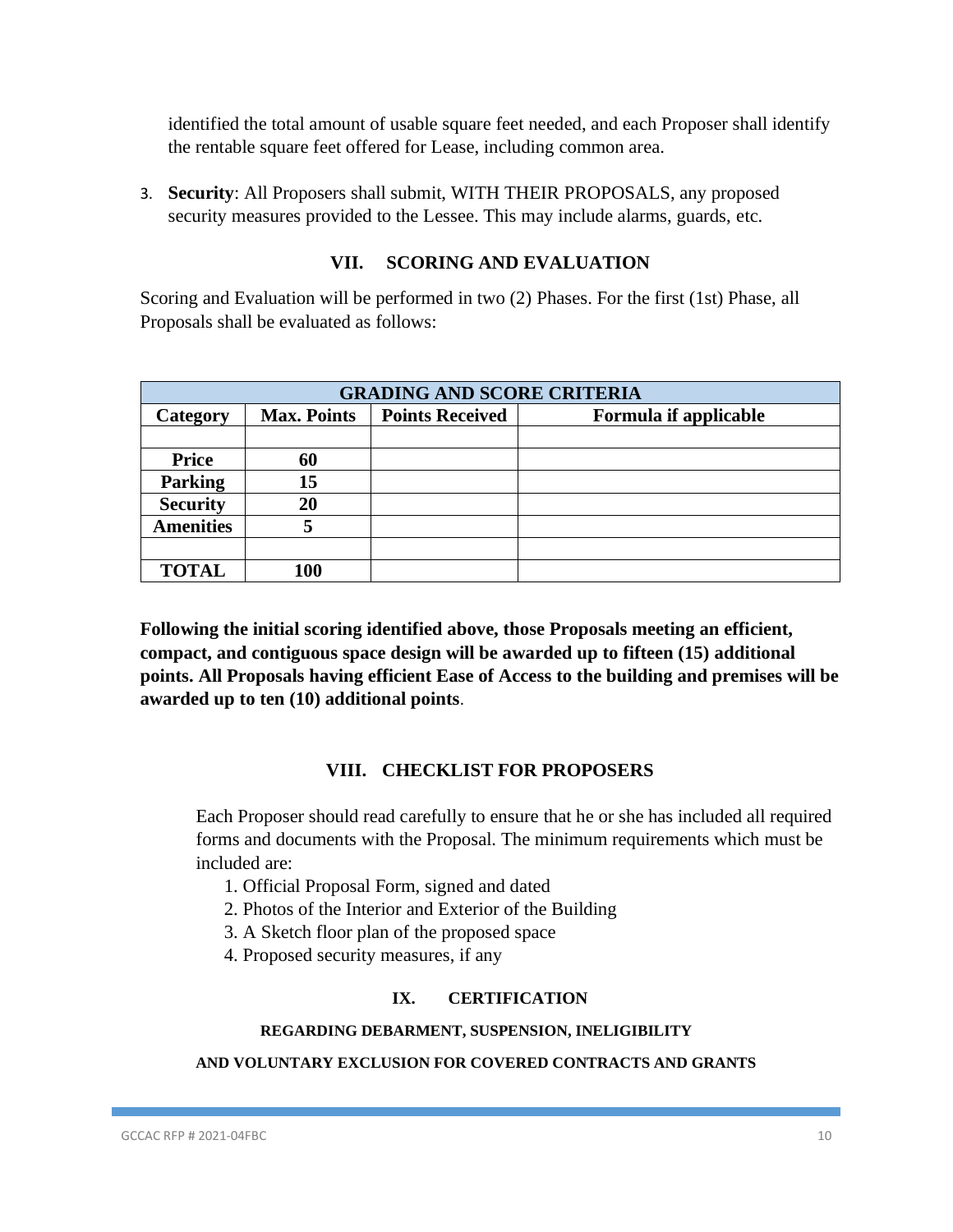Federal Executive Order 12549 requires the Texas Department of Housing and Community Affairs (TDHCA) to screen each covered potential contractor/grantee to determine whether each has a right to obtain a contract/grant in accordance with federal regulations on debarment, suspension, ineligibility, and voluntary exclusion. Each covered contractor/grantee must also screen each of its covered subcontractors/providers.

In this certification "contractor/grantee" refers to both contractor/grantee and subcontractor/subgrantee; "contract/grant" refers to both contract/grant and subcontract/subgrant.

## **By signing and submitting this certification the potential contractor/grantee accepts the following terms:**

- 1. The certification herein below is a material representation of fact upon which reliance was placed when this contract/grant was entered into. If it is later determined that the potential contractor/grantee knowingly rendered an erroneous certification, in addition to other remedies available to the federal government, the Department of Health and Human Services, other federal department or agency, or the Texas Department of Housing and Community Affairs may pursue available remedies, including suspension and/or debarment.
- 2. The potential contractor/grantee shall provide immediate written notice to the person to which this certification is submitted if at any time the potential contractor/grantee learns that the certification was erroneous when submitted or has become erroneous by reason of changed circumstances.
- 3. The words "covered contract," "debarred," "suspended," "ineligible," "participant," "person," "principal," "proposal," and "voluntarily excluded," as used in this certification have meanings based upon materials in the Definitions and Coverage sections of federal rules implementing Executive Order 12549. Usage is as defined in the attachment.
- 4. The potential contractor/grantee agrees by submitting this certification that, should the proposed covered contract/grant be entered into, it shall not knowingly enter into any subcontract with a person who is debarred, suspended, declared ineligible, or voluntarily excluded from participation in this covered transaction, unless authorized by the Department of Health and Human Services, or other federal department or agency, and/or the Texas Department of Aging and Disability Services, as applicable.

## **Do you have or do you anticipate having subcontractors/subgrantees under this proposed contract? \_\_\_\_\_ YES \_\_\_\_\_ NO**

- 5. The potential contractor/grantee further agrees by submitting this certification that it will include this certification titled "Certification Regarding Debarment, Suspension, Ineligibility, and Voluntary Exclusion for Covered Contracts and Grants" without modification, in all covered subcontracts and in solicitations for all covered subcontracts.
- 6. A contractor/grantee may rely upon a certification of a potential subcontractor/subgrantee that it is not debarred, suspended, ineligible, or voluntarily excluded from the covered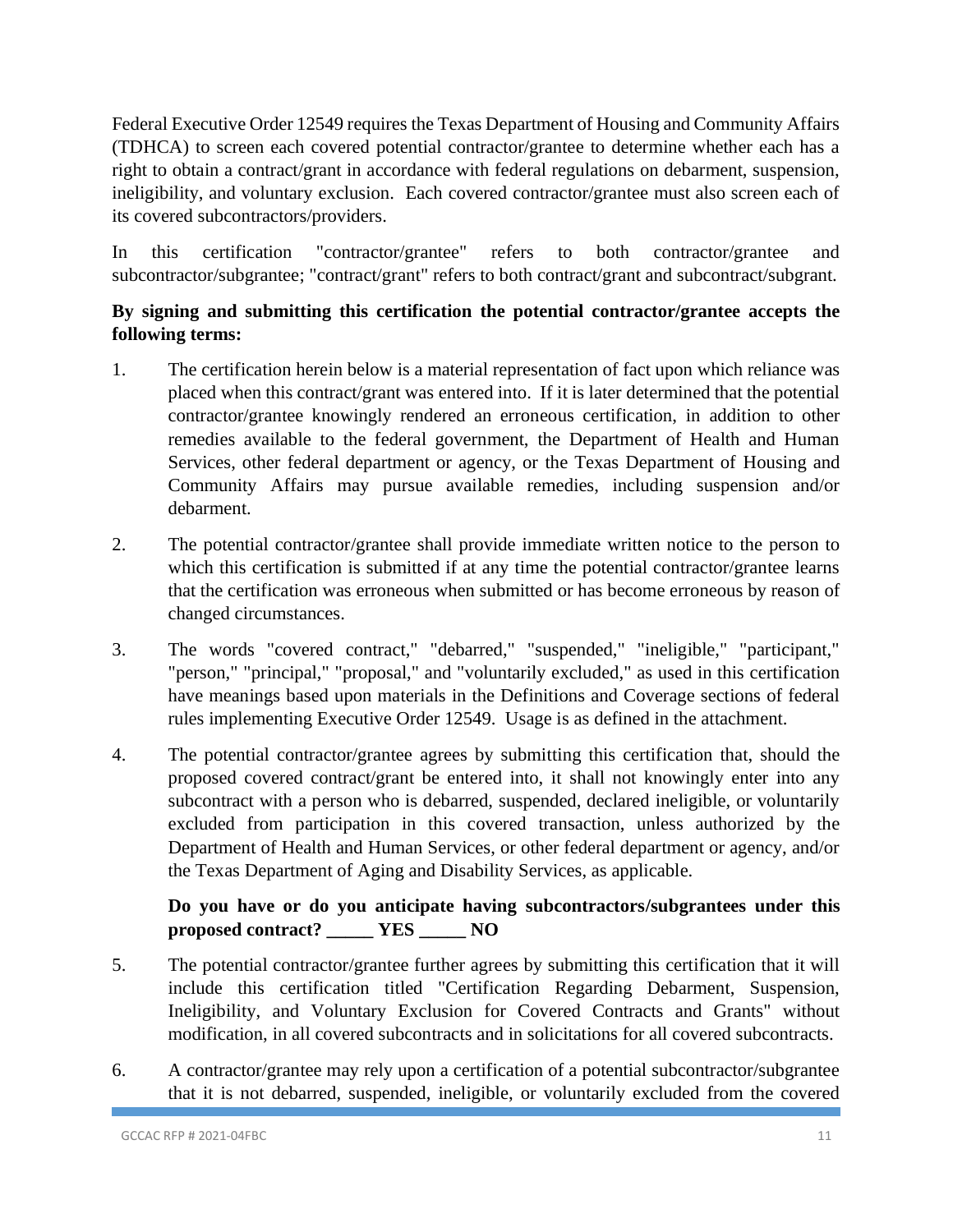contract/grant, unless it knows that the certification is erroneous. A contractor/grantee must, at a minimum, obtain certifications from its covered subcontractors/subgrantees upon each subcontract's/subgrant's initiation and upon each renewal.

- 7. Nothing contained in all the foregoing shall be construed to require establishment of a system of records in order to render in good faith the certification required by this certification document. The knowledge and information of a contractor/grantee is not required to exceed that which is normally possessed by a prudent person in the ordinary course of business dealings.
- 8. Except for contracts/grants authorized under paragraph 4 of these terms, if a contractor/grantee in a covered contract/grant knowingly enters into a covered subcontract/subgrant with a person who is suspended, debarred, ineligible, or voluntarily excluded from participation in the transaction, in addition to other remedies available to the federal government, Department of Health and Human Services, United State Department of Agriculture, or other federal department or agency, as applicable, and/or the Texas Department of Housing and Community Affairs may pursue available remedies, including suspension and/or debarment.

## **CERTIFICATION REGARDING DEBARMENT, SUSPENSION, INELIGIBILITY AND VOLUNTARY EXCLUSION FOR COVERED CONTRACTS AND GRANTS**

Indicate which statement applies to the covered potential contractor/grantee:

- The potential contractor/grantee certifies, by submission of this certification, that neither it nor its principals are presently debarred, suspended, proposed for debarment, declared ineligible, or voluntarily excluded from participation in this contract/grant by any federal department or agency or by the State of Texas.
- The potential contractor/grantee is unable to certify to one or more of the terms in this certification. In this instance, the potential contractor/grantee must attach an explanation for each of the above terms to which he is unable to make certification. Attach the explanation(s) to this certification.

## **NAME OF POTENTIAL CONTRACTOR/GRANTEE**

## **VENDOR ID NO./FEDERAL EMPLOYER'S ID NO**.

 $\_$  , and the contribution of the contribution of  $\mathcal{L}_\mathcal{A}$  , and the contribution of  $\mathcal{L}_\mathcal{A}$ 

 $\_$  , and the contribution of the contribution of  $\mathcal{L}_\mathcal{A}$  , and the contribution of  $\mathcal{L}_\mathcal{A}$